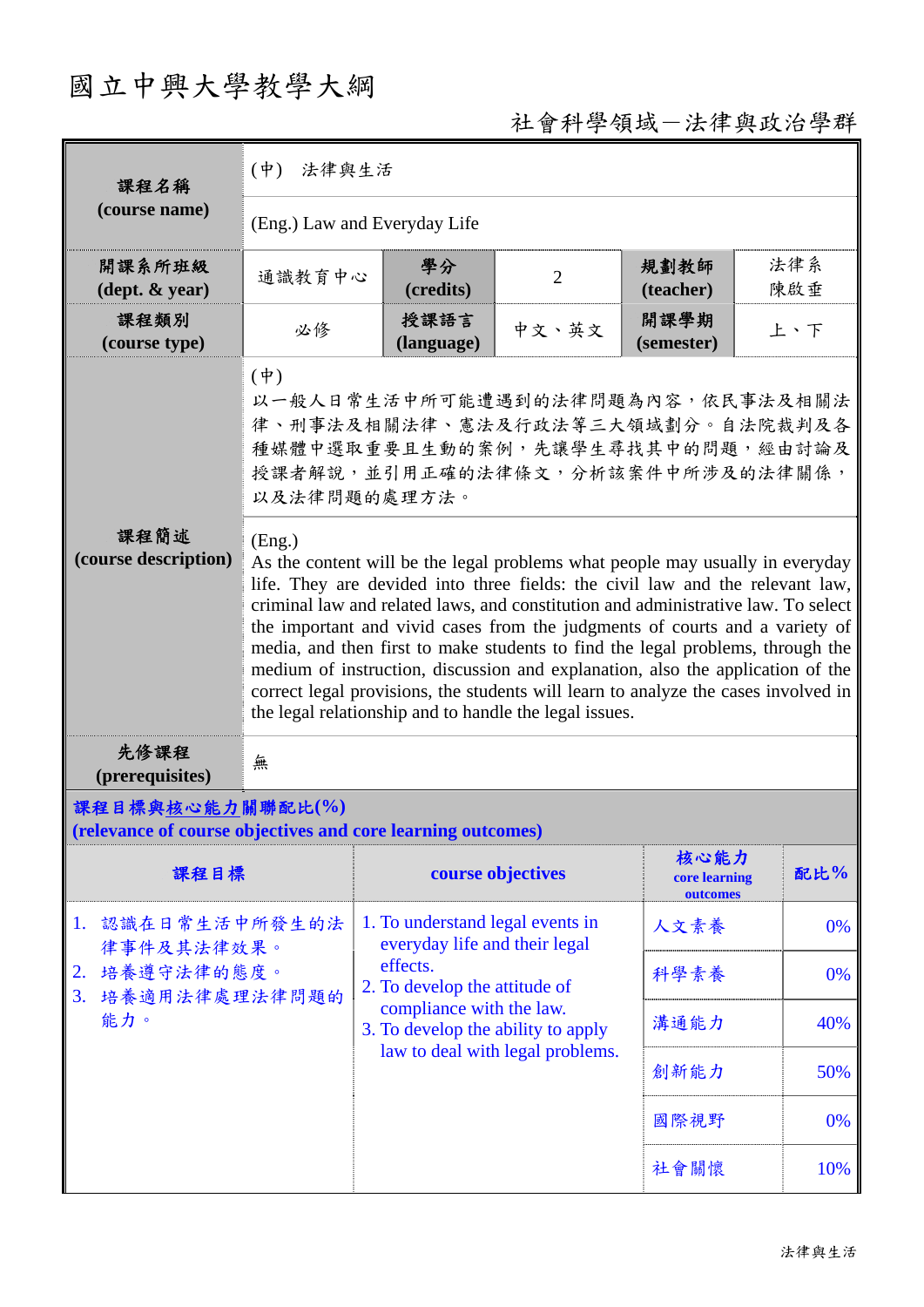## 課程目標之教學方法與評量方法

**(teaching and assessment methods for course objectives)** 

| 教學方法 (teaching methods)   | 學習評量方式 (evaluation)             |
|---------------------------|---------------------------------|
| 講授<br>討論<br>專題探討<br>實驗/參訪 | 分組作業 40%<br>課程參與 20%<br>期末考 40% |

#### 授課內容(單元名稱與內容、習作**/**考試進度、備註)

**(course content and homework/tests schedule)** 

| 週次             | 授<br>課<br>大<br>綱 |
|----------------|------------------|
| $\mathbf{1}$   | 課程內容及法律體系簡介      |
| $\overline{2}$ | 法律關係、權利義務        |
| 3              | 民事法及相關法律概說       |
| $\overline{4}$ | 契約的簽訂與履行         |
| 5              | 日常消費行為的糾紛        |
| 6              | 動產與不動產的交易        |
| 7              | 婚姻與家庭            |
| 8              | 繼承權; 拋棄繼承與限定繼承   |
| 9              | 刑事法及相關法律概說       |
| 10             | 犯罪與處罰、告訴乃論與非告訴乃論 |
| 11             | 妨害性自主、妨害名譽       |
| 12             | 侵害著作權的刑事及民事法律責任  |
| 13             | 憲法及行政法概說         |
| 14             | 基本權利、國家行政        |
| 15             | 交通違規             |
| 16             | 妨害安寧秩序           |
| 17             | 國家賠償與補償          |
| 18             | 期末考              |

教科書**&**參考書目(書名、作者、書局、代理商、說明) **(textbook & other references)**